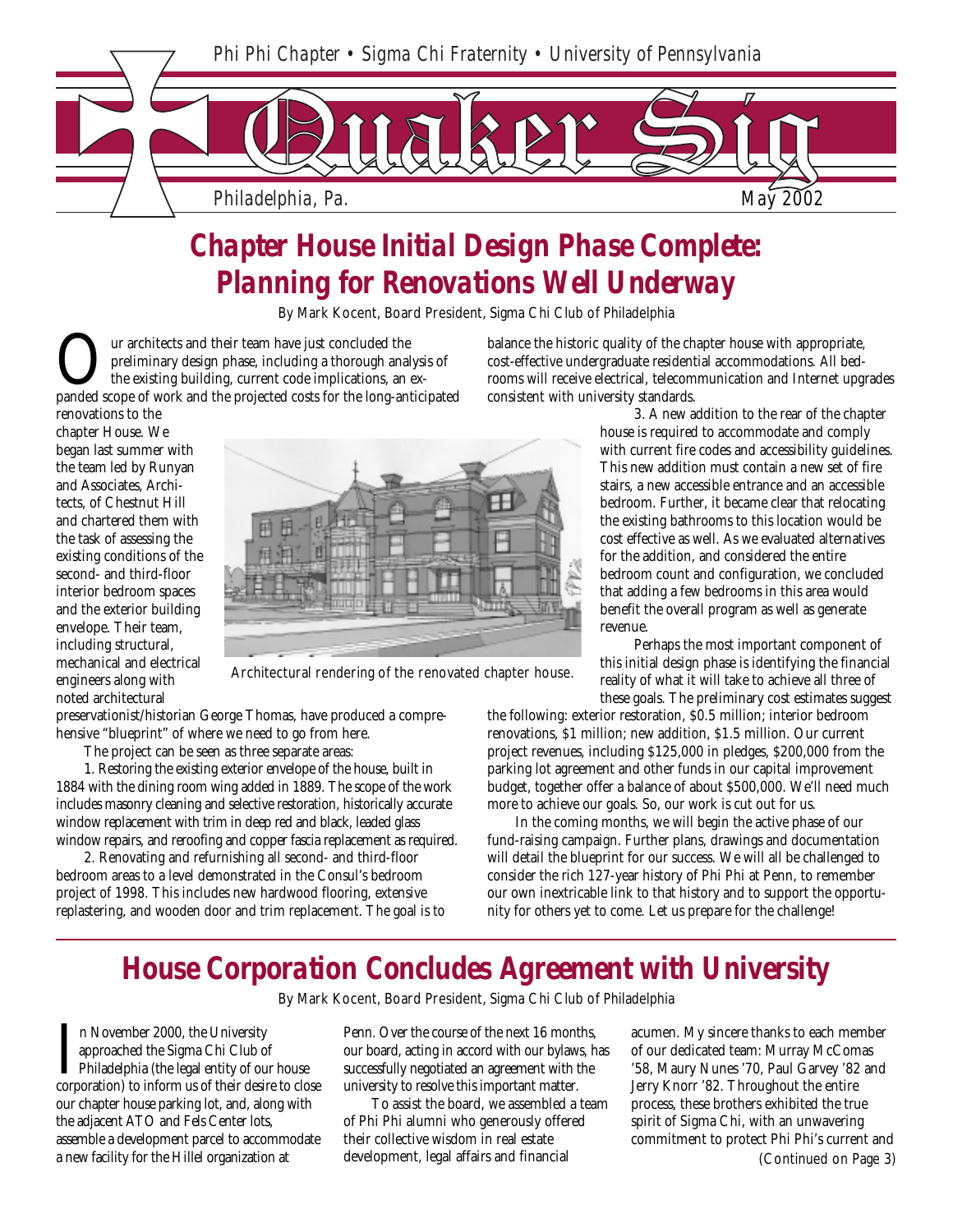### *Profile: Richard Moss '40 Rushing Toward Ground Zero: Moss Remembers Nuclear Tests*

Before September 11, 2001, the term "ground zero" referred to<br>the center of a nuclear bomb blast. Dick Moss '40 knows the<br>term well. He participated in four atomic bomb tests, includ-<br>ing one that called for him to rush to the center of a nuclear bomb blast. Dick Moss '40 knows the term well. He participated in four atomic bomb tests, includ-

ing one that called for him to rush to ground zero shortly after detonation. At age 85, Brother Moss looks back on that time and describes it as "fun, by the way."

"In the desert, my job was to see how it felt, and what you do, as a result of a 52-kiloton airburst weapon," said Brother Moss. "Then I could go back to my job as an instructor and tell them what it was like. Nobody was killed or wounded [in the test]."

"We were 7,000 yards from designated ground zero," he said. "We looked down and waited till we saw the glow in the bottom of our foxhole [from the initial flash of the bomb] and then it was time to look up. From the foxhole, you could actually see the shock wave



Richard Moss

coming. It took about 18 seconds for the shock wave to get to our sixfoot deep foxhole. The next thing was pebbles hitting your helmet. And then you get out of the foxhole and go into ground zero just like you would in battle. Of course the enemy would be beat up by the shock wave and their equipment would be treated like confetti." Brother Moss served in North China after his nuclear testing experiences. He remembers his North China days as "some of my best fun…we had troops in the north to try to keep the communists behaving."

Much of his career was spent in the fields of nuclear, biological and chemical weaponry. He came to Penn from the Navy, served in the Army while at Penn, and was graduated from Penn into the Marines. "I came up from two years at the U.S. Naval Academy. I did three years at Penn, where I joined the ROTC, and got an honor appointment to the Marine Corps from the Army ROTC. I started as an apprentice seaman and got in the Naval Academy through examination. I had to leave the Naval Academy because of defective vision which was a bunch of baloney. So I went to the University of Pennsylvania."

While Brother Moss has had virtually no contact with Sigma Chi in the 62 years since graduation, he remembers why he joined.

"They looked like a good bunch of people to be with," he said. "They had some very interesting athletes who were quite colorful good athletes."

"We had some good parties. They were really whoppers," he said. Asked to define a good party in the late 1930s, he said it would consist of the presence of "the ladies" and "a little drinking going on." Because he was a local resident, Moss never lived in the chapter house.

"I was from Philadelphia," he said. "A lot of the fraternity brothers thought people from Philadelphia were terrible and people from the Naval Academy were worse. The athletes were not like that. It was the little pipsqueaks. You know the kind." While he's not in touch with the fraternity brothers with whom he graduated, he is in regular contact with the Navy men with whom he was denied the privilege of graduating.

"I keep in contact with my Naval Academy graduates from class of '39 who still consider me part of the class of '39. We have a lunch once a month," he said, "and unfortunately we have a lot funerals.

> Our activities are limited to lunching and dying. It's an eternal fraternity as far as the armed forces are concerned. We are one."

 Brother Moss also enjoys gardening with his wife of more than 44 years, Aileen.

 "She's a wonderful person, and was in the armed forces herself," he added. "She has participated in operations in Europe and Japan and was born in the [Panama] Canal zone.'

 Aileen and Dick Moss have four sons and eight grandchildren.

 "I take care of most of the maintenance of my home that I can, and I enjoy it. I'd like to keep as healthy as I can and have fun around the house and take as good care as I can of my offspring. My number four boy has two degrees from the University of Maryland and is with Lockheed Martin – you've heard of them — and is doing quite well with them. He has put missiles on five Japanese ships and five U.S. ships … tube-launched weapons."

Dick Moss's Address: 4519 Yuma Street NW, Washington DC, 20016-2043

#### *Welcome Dinner*



Undergrduate brothers and alumni welcome newly initiated members at a lobster dinner in their honor.

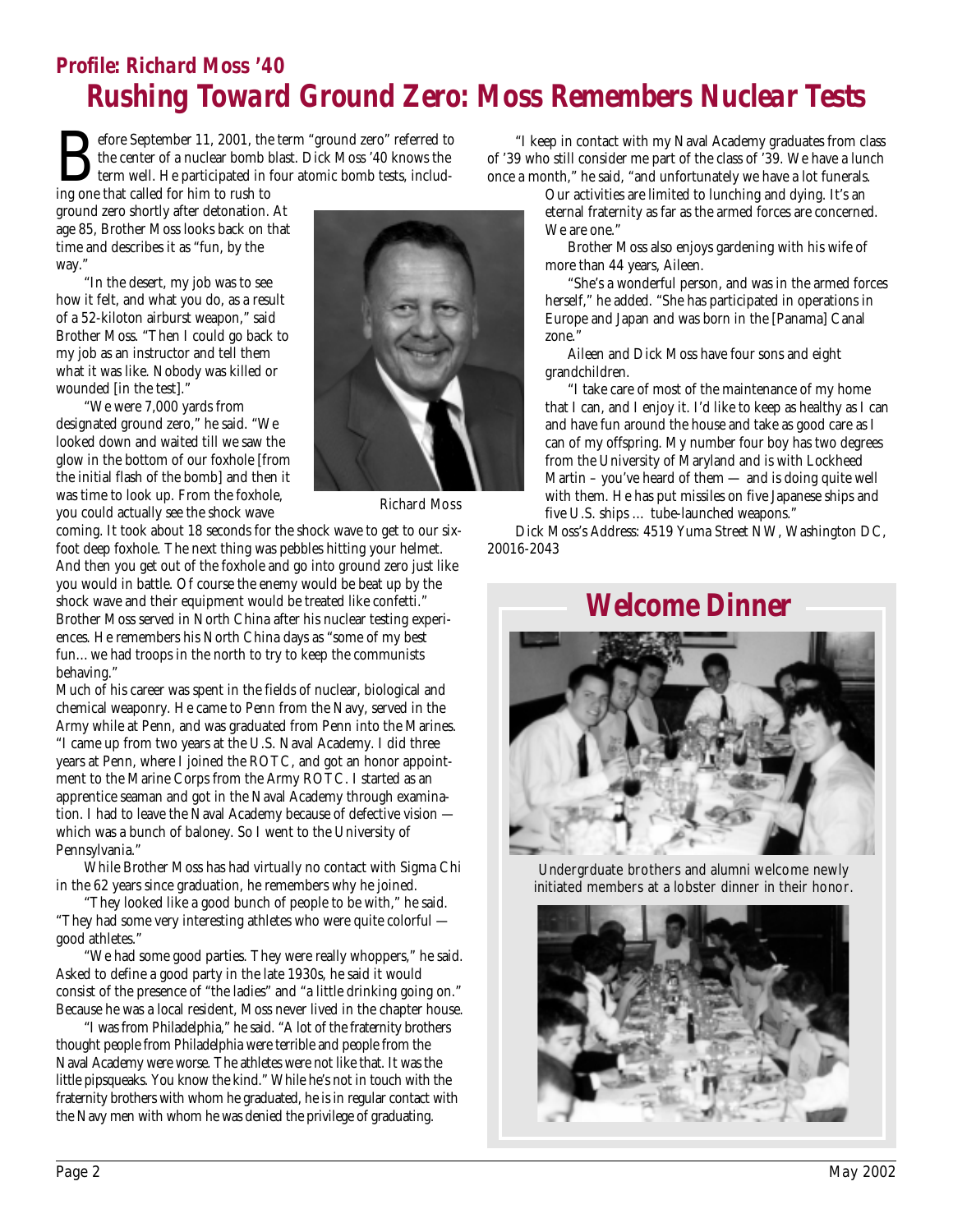### *Phi Phi Scholarship Program Rewards Academics, Service Chris Smith '03 and Justin Brown '03 Earn Fall 2001 Scholarships*

Our chapter's new scholarship dedication to their academics, house commitprogram will award those brothers who demonstrate impressive ment and extracurricular involvement. The brothers of the Phi Phi Chapter feel that it is important for those who demonstrate extraordinary merits in these three areas to be rewarded. The specifics that are taken into consideration for this scholarship are as follows, weighted according to rank:

1. Academic performance and integrity: The recipient of the scholarship must have achieved a semester GPA of 3.3 or higher while taking at least four classes. Naturally, those who have achieved higher GPAs and/or other academic honors will receive more attention.

2. Involvement in house activities: Certainly the recipient of the scholarship does not have to be an officer in the house, yet that brother will have to have demonstrated leadership and house commitment in other ways. House commitment is an integral component to this scholarship program: a brother needs to lead in the house and in the classroom simultaneously to receive the award.

3. Involvement in extracurricular affairs: Many brothers in the house have commitments outside of the classroom. We honor these commitments and place value on the role(s) that they play in our brothers' lives. Indeed, if brothers have devoted a significant amount of time to obligations other than

academics – whether it is to sports or other organized student activities – we should also value these commitments alongside their academic ones.

The scholarship currently provides \$250 per semester to the recipient. The scholarship winner will be chosen immediately after grades come out, and the money awarded will either be sent to the brother's parents or be taken off his dues. The fall semester recipients of this scholarship were Chris Smith '03 and Justin Brown'03. Both brothers achieved a 4.0 grade average last semester and are active participants in the house. Chris has recently taken on the position of Pro Consul and Justin is one of our new philanthropy chairmen.

#### *Agreement with University … Continued from Page 1*

long-term interests at Penn. I would be remiss not to highlight the extensive contributions of brother Nunes, our legal counsel, who guided us through the delicate legal framework, and also to acknowledge our most significant alumni who, when called upon in time of need, are ever ready to support the good cause.

The new agreement acknowledges and builds upon past agreements that the Sigma Chi Club has made with the university. In brief, the club deeded the property to the university in 1926, but has retained certain rights and reversionary privileges by way of four subsequent agreements. The highlights of the new agreement include our discontinuation of use of the lot for undergraduate parking, and we released a small piece of land about 1/10th the size of our lot as part of the new building's footprint.

In return, we will receive a one-time payment of \$200,000, to be held in our capital improvement fund for planned chapter house renovations. Moreover, we have acquired a revised service vehicle driveway from 39th Street and limited parking privileges for our kitchen staff, for delivery needs and to accommodate the undergraduates annual move-in and move-out. In addition, we have retained and reinforced, when possible, our existing rights and privileges to the remainder of our property and to the continued occupancy of the chapter house itself. Finally, we have carefully acknowledged that the land currently occupied by the sand volleyball court between Sigma Chi and ATO will eventually be improved and relandscaped with our full involvement, but without granting any rights of access to others and with further assurances that the university will not erect any buildings on this site.

Acting in accord with the recommendation of our team of experts, our full board of trustees voted in unanimous support of their efforts as drafted in the final documents, and we officially signed off on March 14, 2001.

Preliminary site excavation work on the new Hillel Center began in late March, and after a stop for reading days and final exams, will return to its 14-month construction schedule. Completion is expected in the summer of 2003.

## *Share Your Wisdom and Experiences ...*

We hope you are impressed with the progress the chapter has made during the past few years. We quite proud of our accomplishments, but we could even more if our alumni could share with us the wisdom chapter has made during the past few years. We are quite proud of our accomplishments, but we could and experience you have gained since graduation. You have learned tremendous lessons that can't be taught in school. As our alumni, we hope you are willing to contribute to and participate in our success as individuals, and the success of our chapter. Please consider sharing your life experience in one of the following ways:

- Career Counseling for undergraduates via phone/ e-mail/one-on-one
- Participation in one of our weekly chapter meetings
- Fireside chat with the pledges during the pledge process
- Participation in next fall's Leadership Training Workshop

Your participation in any of these activities is greatly appreciated by the brothers of Phi Phi. If interested, please contact me at,

**John E. Hession '03, Consul, Phi Phi Sigma Chi, 3809 Locust Walk, Philadelphia, PA 19104** or e-mail **jhession@seas.upenn.edu**

*As many of you are aware, brother and friend Eric Riester passed away unexpectedly on March 11, 2002. He was 33 years old. A flier is enclosed in memory of Eric inviting you to demonstrate respect for Eric and his family by giving to the newly established Eric Stanley Riester Memorial Fund. Please consider what you can do to contribute to this fund and uphold our common dedication to Sigma Chi.*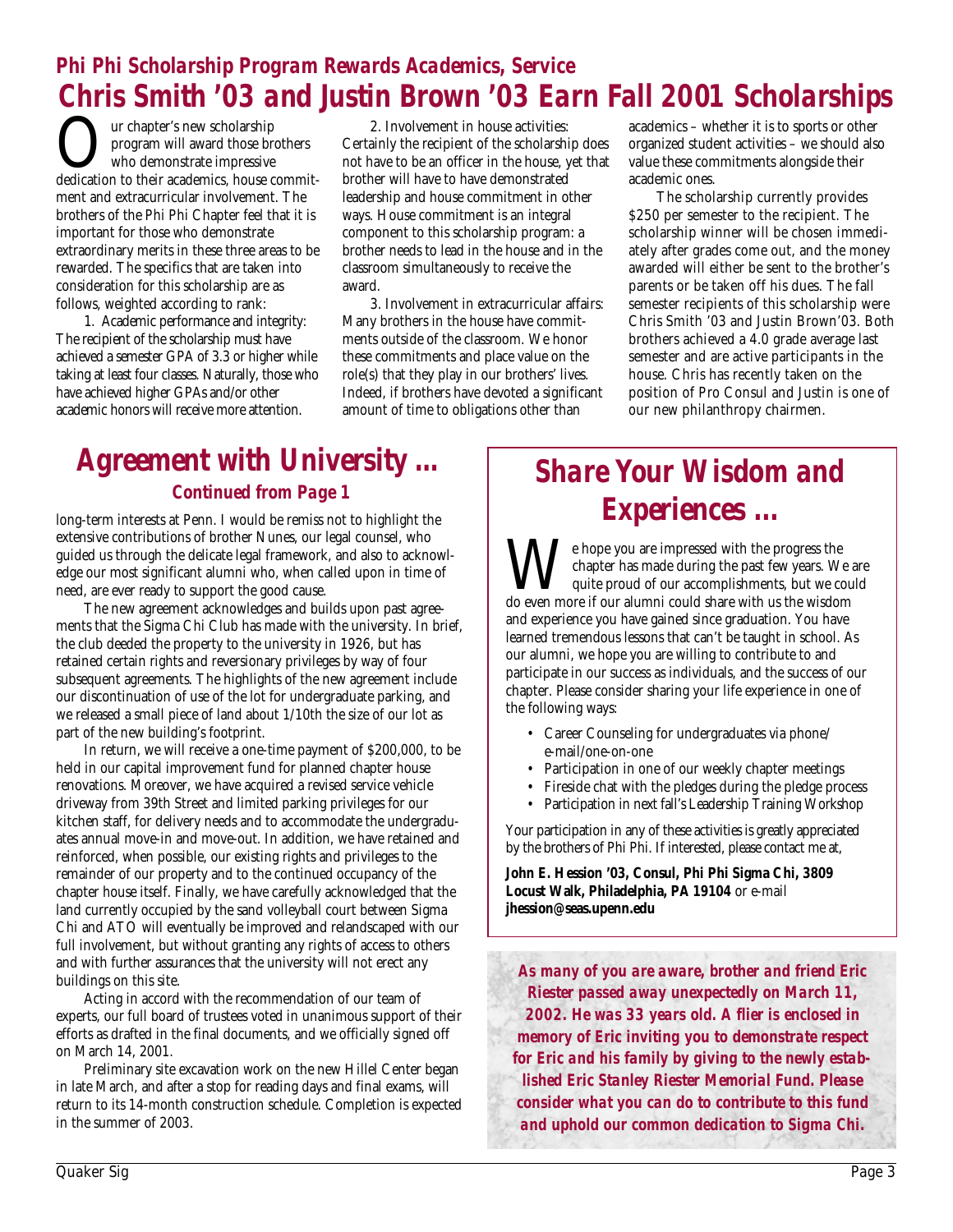## *New Pledge Committee Focuses on Developing Good Brothers*

The brothers of a fraternity are the key to its success. The initiation of a pledge into the fraternity should be one of his most defining moments as an undergraduate. In order to ensure the continued success of our fraternity, it was decided last fall that there would be a Pledge Program Committee to reorganize and polish the traditional pledging of the Phi Phi Chapter of Sigma Chi.

Led by Chairman Rocco Santangelo '02, the committee, consisting of three elected members from each class as well as the officers of the fraternity, held weekly meetings last

semester. The goals of the committee were numerous, with the overall focus to be increased emphasis on brotherhood during pledging. As our new members have just recently begun their pledging process, the efforts of the Pledge Program Committee are already quite evident. The new and improved process seems to be taking the stress off pledges becoming good *pledges* and placing it on pledges  $\sqrt{m \cdot n}$ ge becoming good *brothers*.



### *Newest Brothers*

*Tobe Allen Nate Bagnaschi Scott Brown Drew Crockett Joshua Duyan Nick Gianos Aaron Gomes Brian Gumberg Chuck Manning Gabe Mirabella Jeff Organisciak Zandy Reich Rich Repetto Dan Tyrell Connor Welch* All Class of 2005

## *Haunted House and Halloween Carnival Are Tops!*



Philanthropy Chair Graham Lyles '02 played a major role in organizing the event.

*By Graham Lyles '02, Fall 2001 Philanthropy Chair*

**OUR** IVE THE MINIMUM CONDUCTOR THE MINIMUM HAUNTED HOUSE AND HOUSE AND HOLD ON SAturday, October 27, at the Sigma Chi fall semester, our annual Haunted House and Halloween Carnival, was house on 3809 Locust Walk. The event is designed to give local children from the West Philadelphia area and their families a chance to come to the university and spend the day together in a fun-filled environment. This year we had a great turnout and held host to over 200 children, who were mostly students from the Lea School at 47th and Locust. Our local newspaper, *The Daily Pennsylvania* featured an article about the event (see below).

The parking lot and upstairs of the house were transformed into a carnival with games

such as doughnut races, a jack-o-lantern bean bag toss, a cake walk, and "mummy" wrappings. Of course, a main draw for the kids was all the free candy that they could win at the games! The entire basement and cold room of the house were transformed into a very spooky haunted house, which this year had tons of props, strobe lights, scary stories and monsters as well as a smoke machine. Brothers seemed to really enjoy giving the kids a good scare, and the kids seemed very appreciative as well (as they returned again and again to wait in line to go for a second round). The parents were also very grateful for our efforts to entertain their children, and the chance to spend time with them.



Ian Bowman '02 monitors the crowd of children from West Philadelphia as they shuffle through the house.



The Sigma Chi fraternity house transformed into a fun-filled spook-fest for local children.

#### By Christina Yang

Over 200 local children invaded the Sigma Chi fraternity<br>house on Saturday, hoping to be-<br>come mummies.<br>Actually, that's toilet paper

Final state of the paper<br>west Philadelphia children<br>and families celebrated Hal-<br>loween early this weekend,<br>courtesy of the Sigma Chi and Sea<br>Reta Dela Philadelphia and the Dela Philadelphia Sea<br>and the Dela Philadelphia S pa Alpha Theta sororities, all<br>of which worked together to<br>spenser a haunted house and

carnival. Carnivat.<br>The participating Greek organizations converted the Sigma<br>Chi basement into a haunted can one while the upper levels<br>served as a carnival with different games, activities and, of

course, candy.<br>The haunted house was quite popular with those in attendance. A large mob surrounded<br>the staircase leading down to the the starcase leading down to the<br>haunted house, since only<br>groups of 20 could enter at a

The line down to the haunted house was chaos," Sigma Chi<br>Philanthropy Chairman Gra-

verst rot notat "Si many kids man Lyles said."<br>
hard Lyles said. "Si many kids<br>
Marte Sonia Bishep and<br>
Mary Dicks beweght five ehildren with them to the Signat Chi<br>
dren with them to the Signat Chi<br>
were harding hat.<br>
The

"Face painting is always fun,"<br>Dicks added. The doughnut race was also

a hit.<br>We have this doughnut race,<br>with doughnuts handing from with doughouts hanging from<br>strings, and five kids race at a<br>time," said Theta sister Dana<br>Vetter, a Wharton suphamore. "I

think just about everyone here<br>has played that."<br>"Hundreds of kids have been<br>in and out," she added. "It's been

nat.

In other rooms, some children<br>had their faces painted by<br>Greeks, while others tried to win prizes by toesing small stuffed<br>animals into a giant cardboard<br>jack-a-lantern. Kids could also play musical chairs and docookies.

rate content<br>
2017 brother Jon Schotlen-<br>
stein, a Wharton sophomore,<br>
saw the day as an opportunity<br>
to perform commanity service

and have fun as well.

 $-$  We get so caught up in<br>everyday life that it's nice to<br>give back to the community."<br>he said.

Tri Delta Philaminopy Chair-<br>Tri Delta Philaminopy Chair-<br>woman Jen Derlaw agreed.<br>- "It was just a good way for<br>neighborhood kids to speed the<br>day." the College senier said.<br>- "We all got to dress up, and we<br>all enjoyed o

kids."<br>Publicity for the event con-<br>sisted of distributing figures at the<br>Lea School, located at 47th and<br>Locust streets, but it turned out<br>that children came from other

schools as well.<br>
"We distributed over the second-<br>
the second-<br>
through fifth-<br>
graders," Lyles, a College se-<br>
size, said. "There were about the area that they had come<br>
the area that they had come<br> from.'

from "<br>According to Lyles, many of<br>the children brought friends and<br>cousins as well.<br>"I think it went really well,"<br>Lyles aaid "The turnout was a

let better than we expected.<br>Even toward the end, there were more people than I<br>thought would be able to show

up."<br>"All four houses had a great turnout as far as the help goes. **Buy added**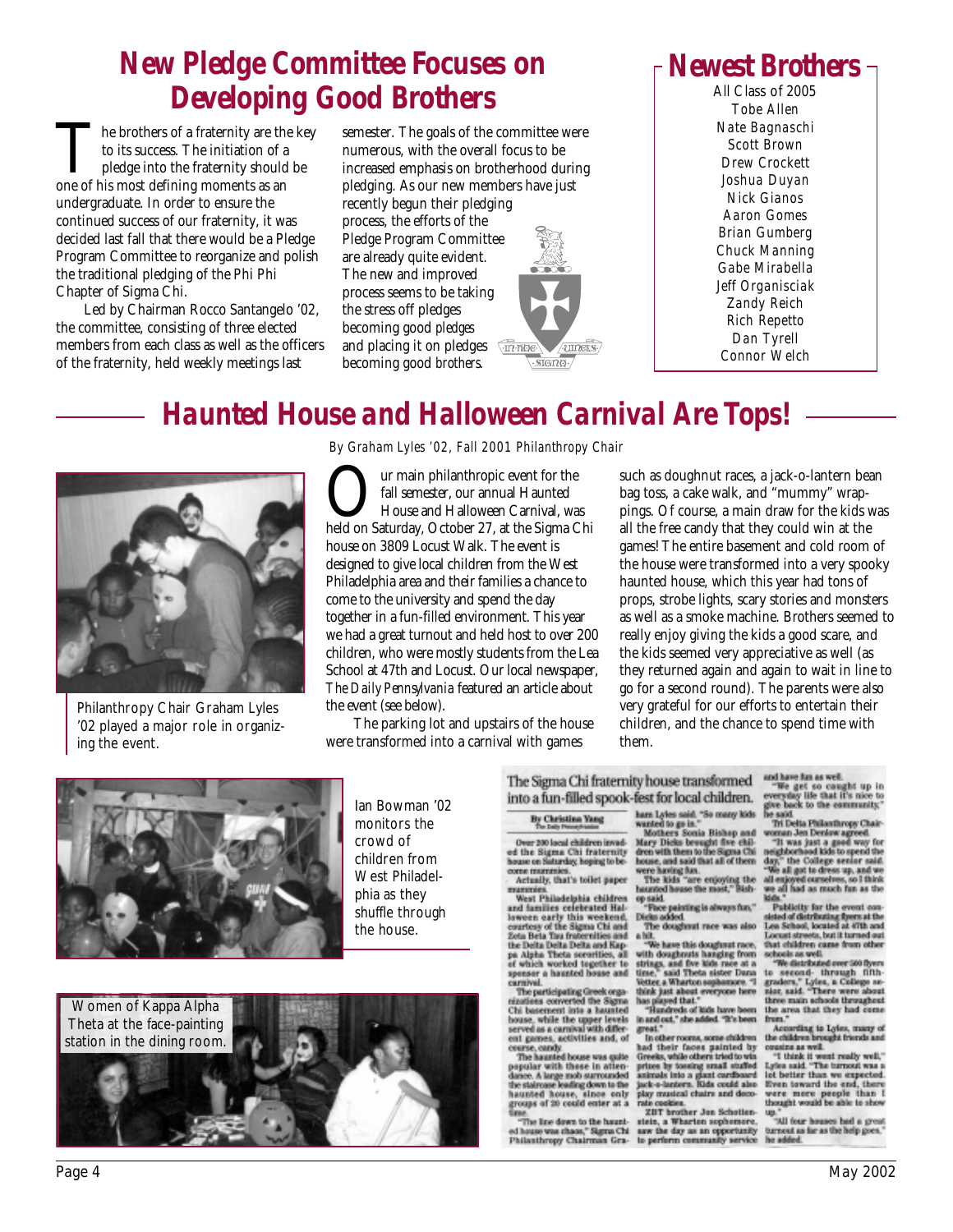## *Great Accomplishments, New Ideas Mark 2001: Look for More of the Same in 2002!*

*By John Hession '03, Consul*

fter a year filled with great accomplishments and<br>new ideas, the Phi Phi Chapter looks to continue<br>success in 2002 under new leadership and with an<br>exceptional group of new members. Thanks to the hard new ideas, the Phi Phi Chapter looks to continue its success in 2002 under new leadership and with an exceptional group of new members. Thanks to the hard work and dedication of last year's officers, the chapter has an even stronger foundation on which to build its future. In particular, the Leadership Training Workshop and such philanthropic events as our annual Halloween Carnival and Haunted House are two examples of our accomplishments.

As the warm weather gradually returns, Phi Phi looks forward to undertaking its usual second semester activities. Pledging is well under way with a new class of 15 guys; we have great expectations for all of them. This year's pledge process is being guided and slightly reformed by the newly created Pledge Program Committee led by Rocco Santangelo '02. The committee holds weekly meetings and consists of two brothers from each class, as well as the consul and pro consul. Thus far, the process has been smooth and rewarding for both the pledges and participating brothers.

Derby Days is also quickly approaching. After last year's impressive donation of just over \$2,500 to the Children's Crisis Treatment Center in downtown Philadelphia, we are confident that this year's festival will be an enormous success. Our goal is to raise over \$3,000 in donations for the Children's Crisis Treatment Center. The five-day charity drive will be headed this year by Jon Blotner '02, Ben Cruse '04 and me.

The chapter was very excited to receive a handsome plaque recognizing past Consul James Casey '01 as our chapter's 2001 Balfour Award winner. We are currently in the process of evaluating the records of the graduating seniors in this year's running. On the topic of awards, Phi Phi's most important goal for this semester is to achieve the Peterson Significant Chapter Award. An enormous amount of effort was put forth last semester by the chapter to fulfill the criteria for this prestigious award. As the newly elected consul, I hope to further this effort and successfully complete our application for submission to the Grand Praetor in early May.

Our other significant goals for the upcoming year include continued improvement in alumni relations and more participation by our chapter in events organized by Penn's Greek community as a whole. I strongly feel that the future of Greek organizations at Penn largely depends on our ability to work together in our efforts to give back to society. I personally look forward to the challenge of leading this great chapter and working to ensure its existence and success at Penn for another 125 years.

# *Phi Phi Leadership*



At the Phi Phi Leadership Development Project we established goals for the betterment and leadership of the chapter. From left to right: Jon Greenawalt Sr. '61, Andrew Smith '02, Jon Greenawalt Jr. '91, Benjamin Cruse '04, Reed Werner '01, Jamie Allen '02, Paul Henry '04 and Todd Johnson '95.

## *2002 Phi Phi Officers*

*Consul John E. Hession '03 Fayetteville, NY*

*Pro Consul Christopher Smith '03 New Haven, CT*

*Quaestor Matthew Scattarella '03 Minneapolis, MN*

> *Magister John Salvucci '02 Swarthmore, PA*

*Social Chairmen*

*Michael Rogers '03 Chevy Chase, MD*

*Mathew Haefner Buffalo, NY '04*

#### *Philanthropy Chairmen*

*Justin Brown '04 New York, NY Zach Dietch '04*

*Washington, DC*

*Rush Chairman (Not yet elected for 2002)*

> *House Manager Ade Bakare '03 Harrisburg, PA*

#### *Alumni Chairmen*

*Dave Giancola '03 Brooklyn, NY*

*Allan Haldeman '04 Brentwood, CA*

*Derby Days Chairman John Hession '03 Fayetteville, NY*

> *Chapter Editor Ryan Ly '04 New York, NY*

*Annotator Jack Meyers '04 Philadelphia, PA*

*New Member Educators Jack Meyers '04 Philadelphia, PA*

> *Andrew Little '04 Omaha, Nebraska*

> > *Steward Rob Jankura '03 Woodbridge, VA*

*Kustos Nick Harnsberger '04 Pasadena, CA*

*Scholarship Chairman Conor Wilson '02 Seattle, WA*

*Recruitment Chairmen Dave Giancola '03 Brooklyn, NY*

> *Ben Cruse '04 Hartford, CT*

*Casey Mork '02 San Marino, CA*